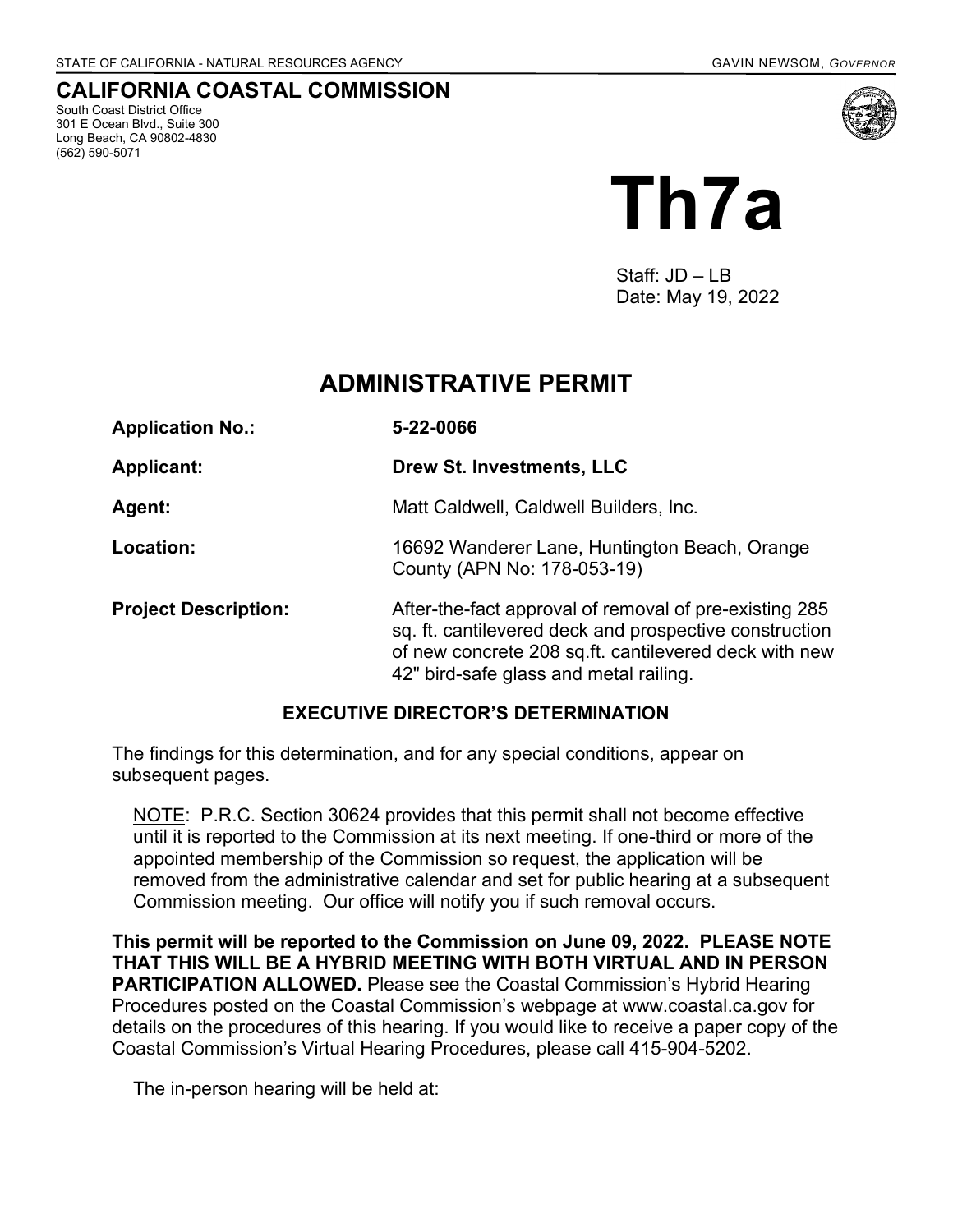# **Hilton San Diego/Del Mar 15575 Jimmy Durante Blvd. Del Mar, CA 92014**

The Commission strongly encourages continued participation virtually through video and teleconferencing due to changing Covid-19 conditions.

### IMPORTANT - Before you may proceed with development, the following must occur:

Pursuant to 14 Cal. Admin. Code Sections 13150(b) and 13158, you must sign the enclosed duplicate copy acknowledging the permit's receipt and accepting its contents, including all conditions, and return it to our office. Following the Commission's meeting, and once we have received the signed acknowledgement and evidence of compliance with all special conditions, we will send you a Notice of Administrative Permit Effectiveness.

### **BEFORE YOU CAN OBTAIN ANY LOCAL PERMITS AND PROCEED WITH DEVELOPMENT, YOU MUST HAVE RECEIVED BOTH YOUR ADMINISTRATIVE PERMIT AND THE NOTICE OF PERMIT EFFECTIVENESS FROM THIS OFFICE.**

John Ainsworth Executive Director

by: Jennifer Doyle Coastal Program Analyst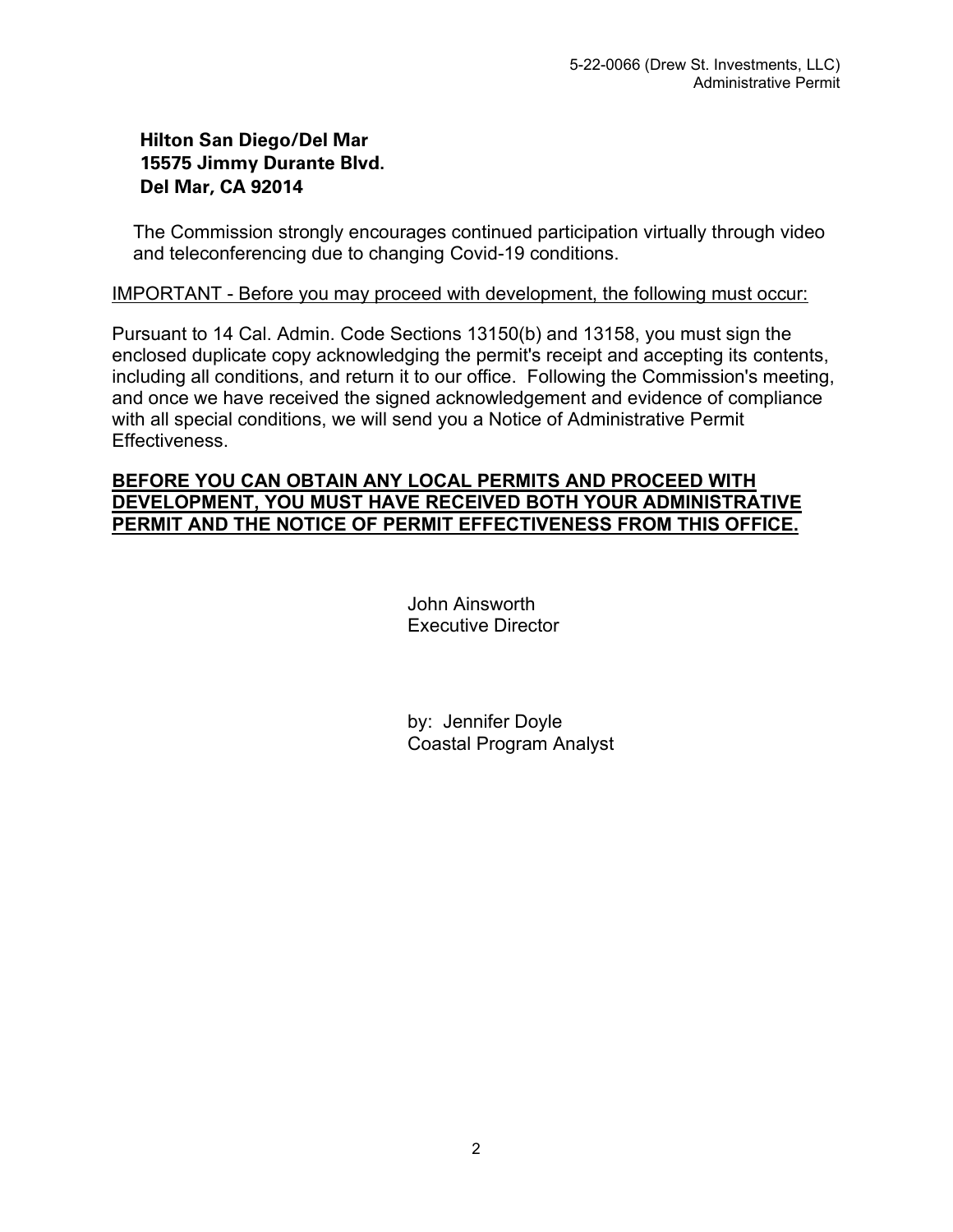# **Table of Contents**

| FINDINGS FOR EXECUTIVE DIRECTOR'S DETERMINATION 4 |  |
|---------------------------------------------------|--|
|                                                   |  |
|                                                   |  |
|                                                   |  |
|                                                   |  |
|                                                   |  |
|                                                   |  |

# **[EXHIBITS](https://documents.coastal.ca.gov/reports/2022/6/Th7a/Th7a-6-2022-exhibits.pdf)**

Exhibit 1 – [Vicinity Map](https://documents.coastal.ca.gov/reports/2022/6/Th7a/Th7a-6-2022-exhibits.pdf)

Exhibit 2 – [Project Plans](https://documents.coastal.ca.gov/reports/2022/6/Th7a/Th7a-6-2022-exhibits.pdf)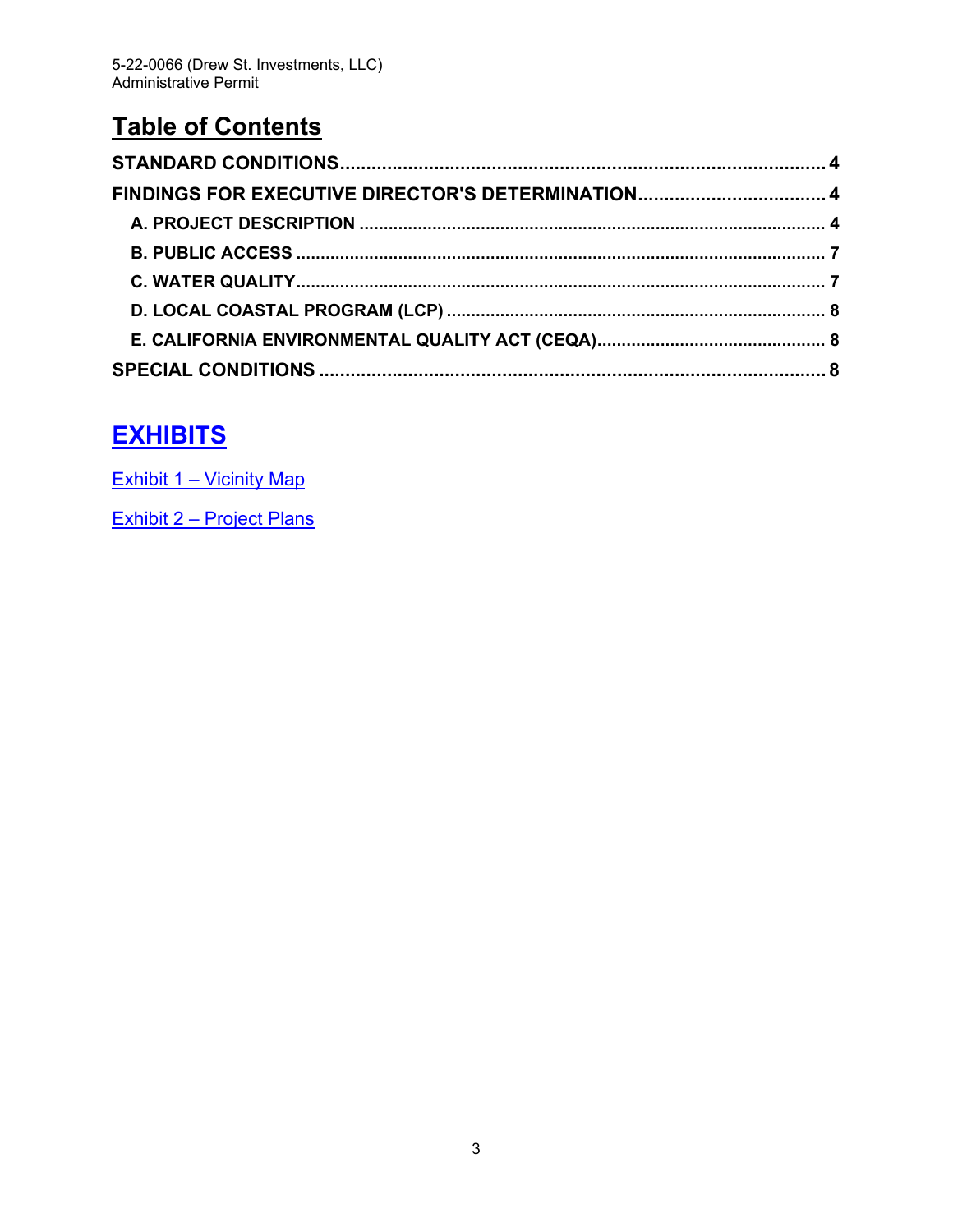# <span id="page-3-0"></span>**STANDARD CONDITIONS**

This permit is granted subject to the following standard conditions:

- 1. **Notice of Receipt and Acknowledgment.** The permit is not valid and development shall not commence until a copy of the permit, signed by the permittee or authorized agent, acknowledging receipt of the permit and acceptance of the terms and conditions, is returned to the Commission office.
- 2. **Expiration.** If development has not commenced, the permit will expire two years from the date the Commission voted on the application. Development shall be pursued in a diligent manner and completed in a reasonable period of time. Application for extension of the permit must be made prior to the expiration date.
- 3. **Interpretation**. Any questions of intent or interpretation of any term or condition will be resolved by the Executive Director or the Commission.
- 4. **Assignment.** The permit may be assigned to any qualified person, provided assignee files with the Commission an affidavit accepting all terms and conditions of the permit.
- 5. **Terms and Conditions Run with the Land.** These terms and conditions shall be perpetual, and it is the intention of the Commission and the permittee to bind all future owners and possessors of the subject property to the terms and conditions.

**SPECIAL CONDITIONS:** See pages eight through ten.

# **EXECUTIVE DIRECTOR'S DETERMINATION (continued):**

The Executive Director hereby determines that the proposed development is a category of development, which, pursuant to PRC Section 30624, qualifies for approval by the Executive Director through the issuance of an Administrative Permit. Subject to Standard and Special Conditions as attached, said development is in conformity with the provisions of Chapter 3 of the Coastal Act of 1976 and will not have any significant impacts on the environment within the meaning of the California Environmental Quality Act. If located between the nearest public road and the sea, this development is in conformity with the public access and public recreation policies of Chapter 3.

# <span id="page-3-1"></span>**FINDINGS FOR EXECUTIVE DIRECTOR'S DETERMINATION**

# <span id="page-3-2"></span>**A. PROJECT DESCRIPTION**

The applicant proposes to construct a new 41.5-foot-long concrete deck that cantilevers 5 feet beyond the bulkhead. The proposed deck includes a 42-inch high, bird-safe railing along the perimeter of the deck, which is designed with a type of glass visible to birds that will avoid adverse impacts to marine life in the form of bird strikes. The cantilevered deck will be set back 33.5 feet from the extension of the southern side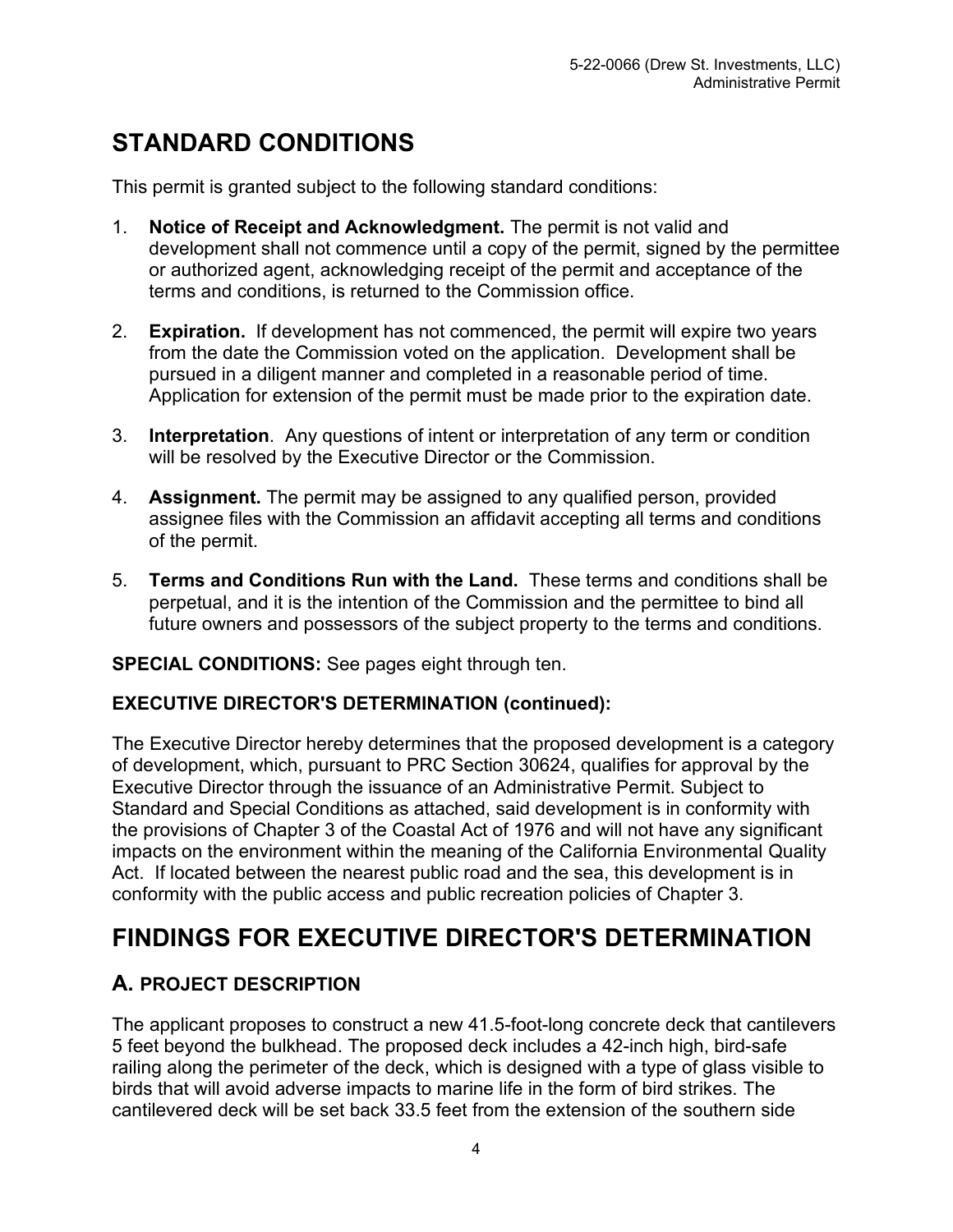### 5-22-0066 (Drew St. Investments, LLC) Administrative Permit

property line and 5 feet from the northern property line extension. Gutters will be installed along the perimeter of the deck to catch drainage and direct it to a filtering basin, and once filtered, will be directed into the harbour waters. Additionally, the applicant seeks after-the-fact (ATF) approval of removal of the pre-existing approximately 285 square foot cantilevered deck. The applicant states that the preexisting deck was in a state of disrepair and was removed without the benefit of a permit, in violation of the Coastal Act, before plans and permits for a new deck could be obtained. Approval of this application pursuant to the staff recommendation, effectuation of the permit, and the applicant's subsequent performance of the work authorized by the permit in compliance with all of the terms and conditions of the permit will result in resolution of the violation specifically described herein. The project plans are attached as **[Exhibit 2](https://documents.coastal.ca.gov/reports/2022/6/Th7a/Th7a-6-2022-exhibits.pdf)**. The subject site is associated with a residentially zoned, harbor front lot at 16692 Wanderer Lane, in Huntington Harbour in the City of Huntington Beach (**[Exhibit](https://documents.coastal.ca.gov/reports/2022/6/Th7a/Th7a-6-2022-exhibits.pdf)  [1](https://documents.coastal.ca.gov/reports/2022/6/Th7a/Th7a-6-2022-exhibits.pdf)**).

Construction of the new cantilevered deck will occur primarily from the landward side, No harbor bottom disturbing activities will occur during construction. Additionally, standard BMPs (best management practices) will be practiced during deck construction. Such BMPs include the placement of 347 linear feet of gravel bag barriers and wind fabric along a perimeter fence to address wind and sediment erosion. Additional measures include storm drain inlet protection and concrete waste management. No construction materials, equipment, debris, or waste will be placed or stored where it may be subject wave, wind, or rain erosion and dispersion. All construction material will be removed from the site within ten days of completion of construction and disposed of at an appropriate location. A dinghy boat will be used to contain debris that may be discharged into coastal waters and any debris discharged into coastal waters will be removed immediately. At the end of the construction period, the applicant will inspect the project area and ensure that no debris, trash or construction material has been left on the shore or in the water, and that the project has not created any hazard to navigation. Additionally, **Special Condition 1** imposes water quality best management practices (BMPs) during construction.

The subject site is located within the City of Huntington Beach, which has a certified Local Coastal Program (LCP). However, due to the project location seaward of the mean high tide line, the project is within an area of the Commission's retained permit jurisdiction. Nonetheless, the City's certified LCP may be used as guidance. The land use designation at the water portion of the site is Open Space – Water Recreation (OS – W) and zoned Open Space Water Recreation. The applicant's property (the land) is designated and zoned for residential use in the certified LCP. The proposed development is consistent with the City's certified LCP, specifically with Implementation Plan Chapter 213 Open Space District, which allows private cantilevered decks abutting residential uses, and with Chapter 210, which provides standards for cantilevered decks in Huntington Harbour in the Open Space Water Recreation zone. The City of Huntington Beach reviewed the proposed plans and issued Approval-in-Concept dated 01/07/2022.

Most of the Huntington Harbour water frontage is developed with single-family homes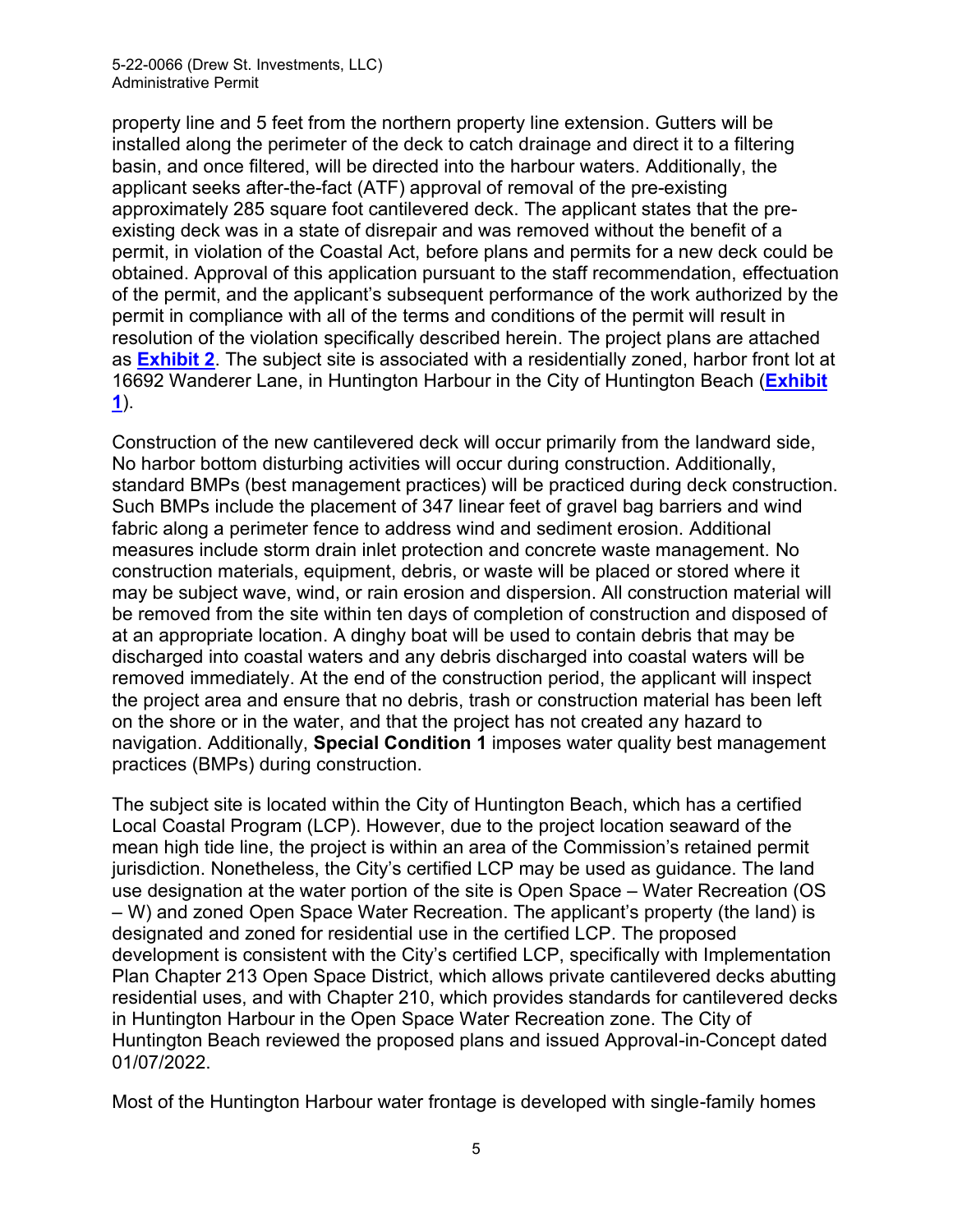on lots supported by bulkheads, many of which have cantilevered decks and boat docks over public waters, including properties adjacent to the project site. The proposed deck is similar in function to the other cantilevered decks associated with residential development within Huntington Harbour. The proposed development is consistent with past Commission actions in the area.

Although cantilevered above the water, the proposed deck would preclude the general public from utilizing the public water area underneath the deck for recreation or navigational purposes. However, there is no sandy beach area along the bulkhead and a boat dock is present waterward of the area of the proposed cantilever; therefore, in this case, the replacement of a deck cantilevered five feet beyond the bulkhead would not create a new impediment to shoreline public access as there is no opportunity for the public to walk or boat in the area immediately waterward the bulkhead at this site. The nearest public access in the area is the public launch site, located approximately 2,400 feet northeast of the site at Humboldt Park adjacent to Humboldt Drive.

The proposed development will not have any significant adverse impact on public access to the coast or to nearby recreational facilities. In this area, there is an existing dominant pattern of development of 5-foot-wide decks cantilevered over the bulkhead. Thus, the construction of a cantilevered deck at this site and in this location would not be establishing a new pattern of development (nor create an adverse public access condition, as previously mentioned). However, the Commission imposes **Special Condition 2** stating that the approval of a coastal development permit for the project does not waive any public rights or interest that exist or may exist on the property or on adjacent public waters.

**Special Condition 3** requires the applicant to agree that that should the City of Huntington Beach implement an overwater development, dock float and pier lease program for the limited-term private use and occupation of State Tidelands for development associated with recreational boating activities (i.e., private docks and piers), the development over State Tidelands subject to this permit shall be subject to the terms of such dock float and pier lease program.

The applicant also proposes to add a 42-inch-high bird-strike prevention glass railing around the perimeter of the cantilevered deck. **Special Condition 4** requires the applicant to use bird safe glass to prevent bird strikes.

The proposed deck will be cantilevered over the existing bulkhead. A Bulkhead Condition Report for Coastal Development Permit was prepared for the proposed development by William Simpson & Associates, Inc., dated May 17, 2021. The bulkhead report assessed the condition of the existing bulkhead and states:

"The cast in place concrete panels of the seawall are in very good shape. There were no signs of any movement, or visible scour at the mudline. Evaluation of the condition of the concrete superstructure (face panel) revealed that the above ground portion of the seawall appears to remain in fairly good condition."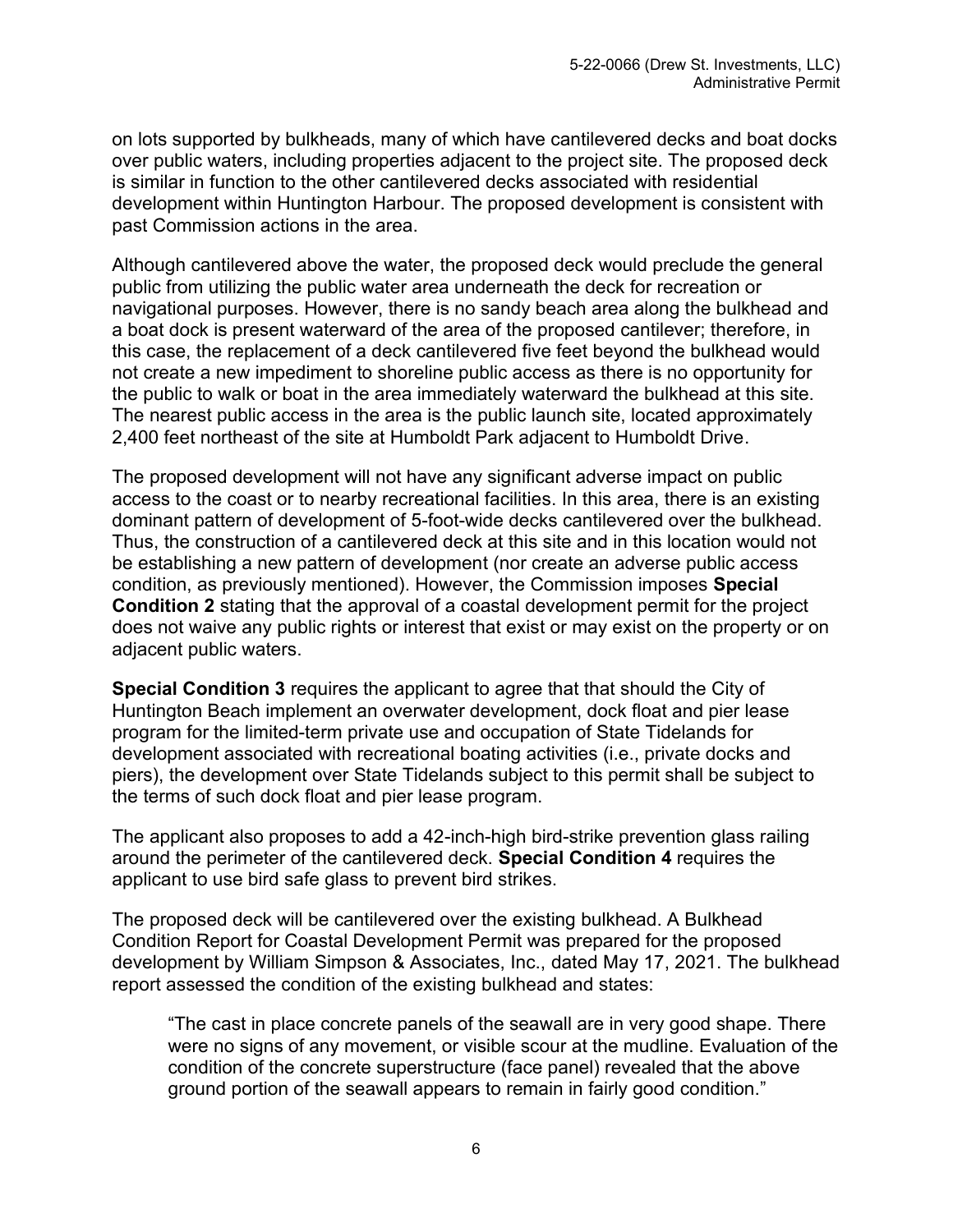A Coastal Hazards Analysis Report was prepared for the proposed development by William Simpson & Associates, Inc., dated May 17, 2021. The coastal hazards report assessed the potential for flooding, wave runup, and erosion on the site over the next 75 years and states:

"For the "likely" COPC SLR estimate range (high emissions) the bulkhead/deck is safe from flooding until after the year 2080. For SLR greater than 2.3 feet the height of the bulkhead/deck will need to be increased. For the 0.5% SLR case this may occur in about the year 2060."

The Report also states:

"The proposed deck/bulkhead can be adapted to respond to sea level rise. The deck can be removed and the height of the bulkhead can be extended vertically. Such an extension would not require additional harbor channel encroachment. Based upon the low emissions range of the 66% probability SLR projection, the bulkhead/deck will be safe from flooding until the year ~2100. The existing bulkhead can structurally accommodate an increase in height. Extension is considered a viable means of mitigating SLR and harbor water impacts to the Huntington Harbor bulkheads and residences. An additional ~3 feet of height, to about elevation +12.3 feet NAVD88, can be added to the deck/bulkhead, which would protect against the 0.5% probability SLR flood risk past the year 2100. Such an adaptation would not result in additional bay-ward encroachment since it could be added directly on top of the existing deck/bulkhead."

Thus, the proposed development will not adversely affect the condition of the bulkhead, will not prevent repairs to the bulkhead in the future, and will not prevent sea level rise adaptation measures which may implemented along and atop the bulkhead in the future.

# <span id="page-6-0"></span>**B. PUBLIC ACCESS**

The proposed development will not have any new adverse impact on public access to the coast or to nearby recreational facilities. Therefore, as conditioned, the proposed development conforms with Sections 30210 through 30214, Sections 30220 through 30224, and 30252 of the Coastal Act.

# <span id="page-6-1"></span>**C. WATER QUALITY**

The proposed work will be occurring on, within, or adjacent to coastal waters. The storage or placement of construction material, debris, or waste in a location where it could be discharged into coastal waters could result in an adverse effect on the marine environment. To reduce the potential for construction related impacts on water quality, the special conditions are imposed requiring, but not limited to, the appropriate storage and handling of construction equipment and materials to minimize the potential of pollutants to enter coastal waters. As conditioned, the development conforms to Sections 30230 and 30231 of the Coastal Act.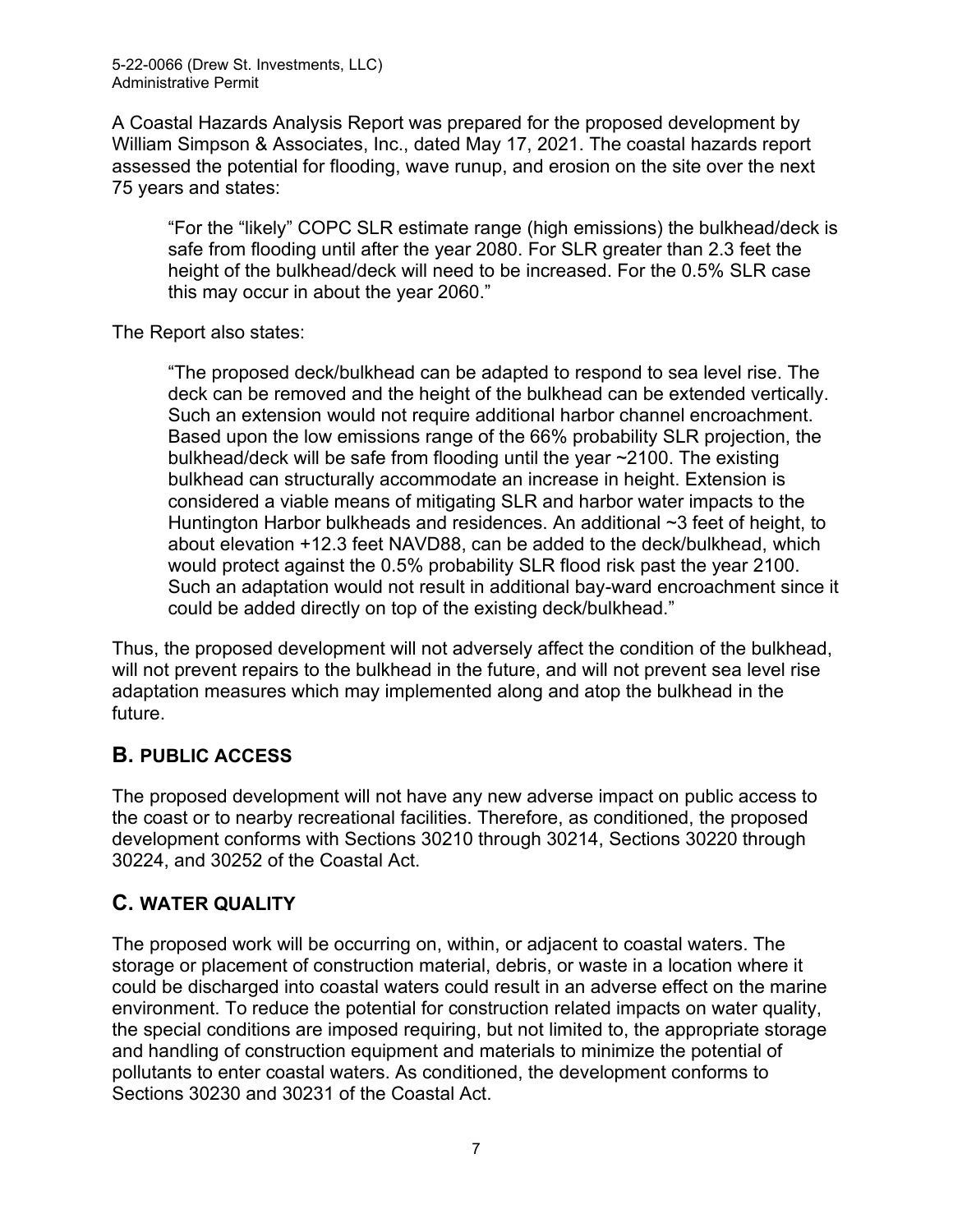# <span id="page-7-0"></span>**D. LOCAL COASTAL PROGRAM (LCP)**

The proposed development is located seaward of the mean high tide line and is within the Commission's original permit jurisdiction. The standard of review for development within the Commission's original permit jurisdiction is Chapter 3 of the Coastal Act and the proposed development requires a coastal development permit. The City of Huntington Beach LCP was certified on March 1985 and is advisory in nature and may provide guidance for development. As conditioned, the proposed development is consistent with the Chapter 3 policies of the Coastal Act.

# <span id="page-7-1"></span>**E. CALIFORNIA ENVIRONMENTAL QUALITY ACT (CEQA)**

As conditioned, there are no feasible alternatives or additional feasible mitigation measures available that would substantially lessen any significant adverse effect that the activity may have on the environment. Therefore, the proposed project, as conditioned to mitigate the identified impacts, is the least environmentally damaging feasible alternative and can be found consistent with the requirements of the Coastal Act to conform to CEQA.

# <span id="page-7-2"></span>**SPECIAL CONDITIONS**

This permit is granted subject to the following special conditions:

# **1. Water Quality: Construction Responsibilities and Debris Removal**

- (1) No demolition or construction materials, equipment, debris, or waste shall be placed or stored where it may enter sensitive habitat, receiving waters or a storm drain, or be subject to wave, wind, rain or tidal erosion and dispersion;
- (2) Any and all debris resulting from demolition or construction activities, and any remaining construction material, shall be removed from the project site within 24 hours of completion of the project;
- (3) Demolition or construction debris and sediment shall be removed from work areas each day that demolition or construction occurs to prevent the accumulation of sediment and other debris that may be discharged into coastal waters;
- (4) Machinery or construction materials not essential for project improvements will not be allowed at any time in the intertidal zone;
- (5) If turbid conditions are generated during construction a silt curtain will be utilized to control turbidity;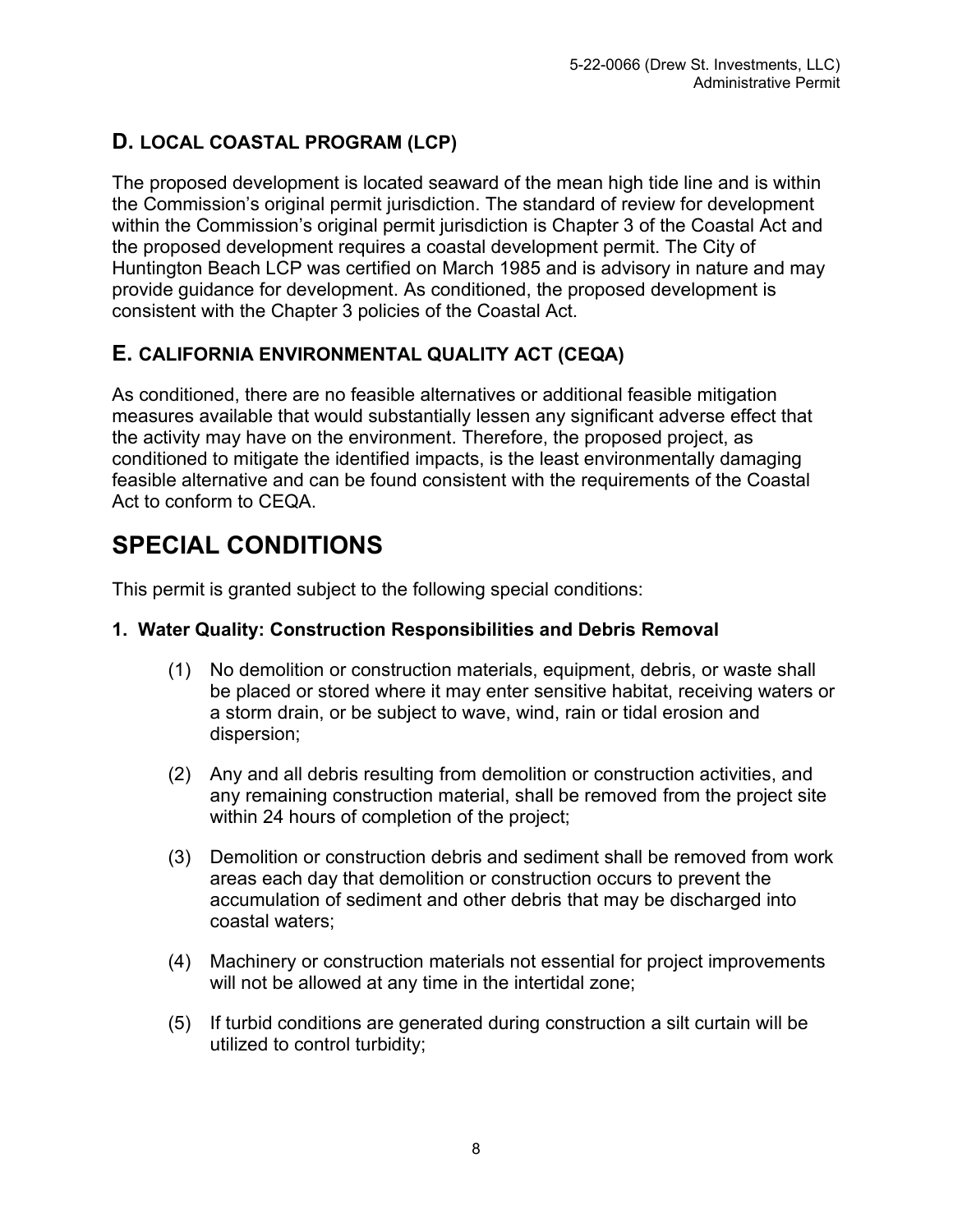- (6) Floating booms will be used to contain debris discharged into coastal waters and any debris discharged will be removed as soon as possible but no later than the end of each day;
- (7) Non buoyant debris discharged into coastal waters will be recovered by divers as soon as possible after loss;
- (8) All trash and debris shall be disposed in the proper trash and recycling receptacles at the end of every construction day;
- (9) The applicant shall provide adequate disposal facilities for solid waste, including excess concrete, produced during demolition or construction;
- (10) Debris shall be disposed of at a legal disposal site or recycled at a recycling facility. If the disposal site is located in the coastal zone, a coastal development permit or an amendment to this permit shall be required before disposal can take place unless the Executive Director determines that no amendment or new permit is legally required;
- (11) All stock piles and construction materials shall be covered, enclosed on all sides, shall be located as far away as possible from drain inlets and any waterway, and shall not be stored in contact with the soil;
- (12) Machinery and equipment shall be maintained and washed in confined areas specifically designed to control runoff. Thinners or solvents shall not be discharged into sanitary or storm sewer systems;
- (13) The discharge of any hazardous materials into any receiving waters shall be prohibited;
- (14) Spill prevention and control measures shall be implemented to ensure the proper handling and storage of petroleum products and other construction materials. Measures shall include a designated fueling and vehicle maintenance area with appropriate berms and protection to prevent any spillage of gasoline or related petroleum products or contact with runoff. The area shall be located as far away from the receiving waters and storm drain inlets as possible;
- (15) Best Management Practices (BMPs) and Good Housekeeping Practices (GHPs) designed to prevent spillage and/or runoff of demolition or construction-related materials, and to contain sediment or contaminants associated with demolition or construction activity, shall be implemented prior to the on-set of such activity; and
- (16) All BMPs shall be maintained in a functional condition throughout the duration of construction activity.

# **2. Public Rights and Public Trust**